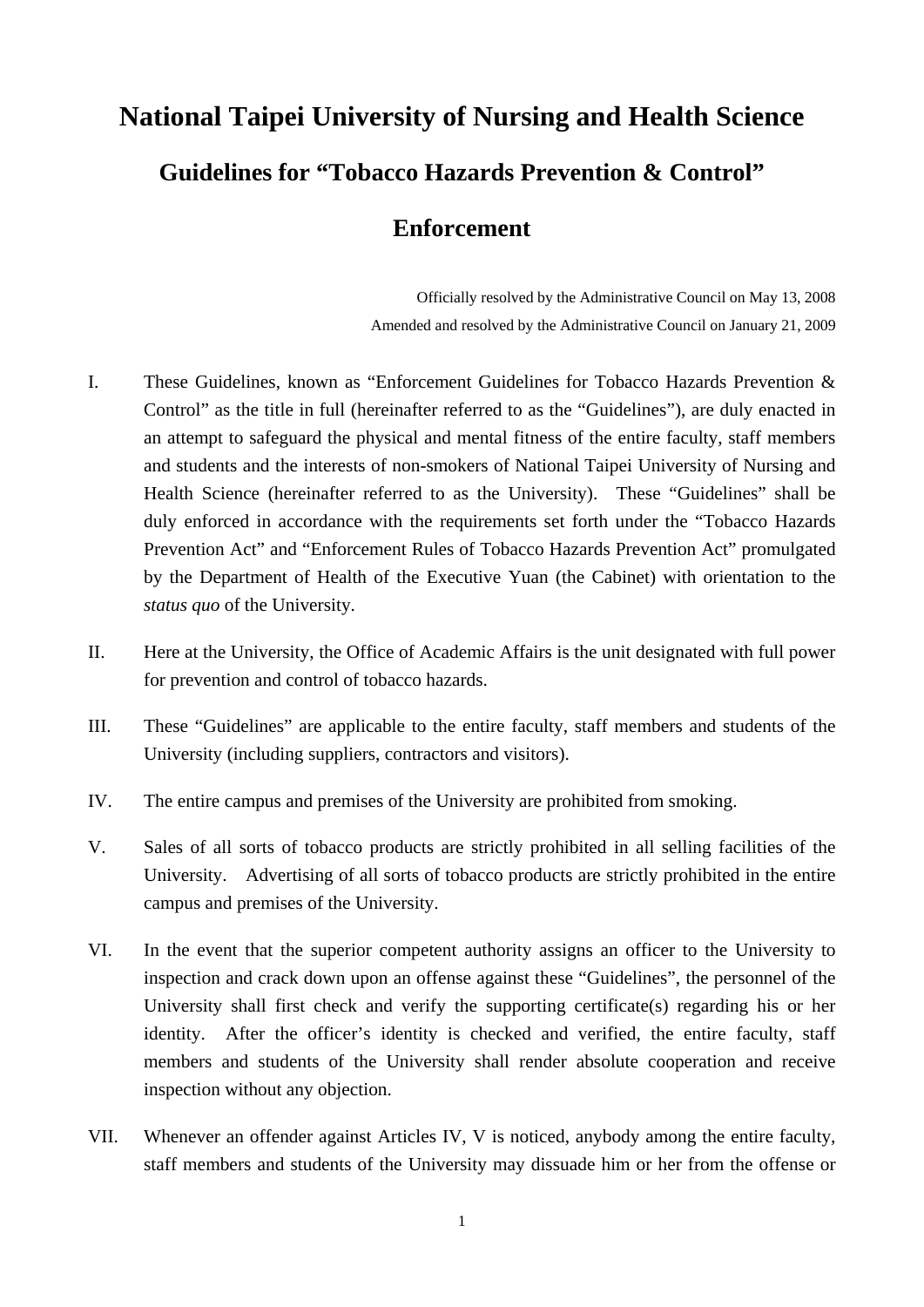report the offense to the Office of Academic Affairs. One who reports a smoking offense shall expressly provide facts and evidence regarding the name of offender, time, location and fact of offense and may provide a witness(es) as well, if available. The Office of Academic Affairs shall keep the status and background of the reporting person in confidence and shall grant incentives as appropriate.

- VIII. In the event that a report of an offense as mentioned in the preceding Article proves groundless or a malicious frame-up, both the reporting person and the witness shall receive penalty according to rules and regulations concerned.
- IX. The Office of Academic Affairs shall assign personnel to inspect and patrol the campus and school premises either on a regular basis or on a nonscheduled basis. Whenever an offense is found, the Office of Academic Affairs shall report and take charge of the case in a solemn and reasonable manner.
- X. The Health Center of the University renders consultation and care services to help quit smoking. The contents of such services are enumerated below:
	- (I) The Outpatient Service of the Health Center renders mental consultation to help quit smoking.
	- (II) Where anyone feels physically uncomfortable, the Health Center shall render health care, send such person to medical treatment and trace the aftermath.
- XI. A person who meets the award or punishment terms under these "Guidelines" shall be referred to the unit concerned to receive award or punishment as appropriate:
	- **(I) In case of a student:** 
		- **1. A student who is found as an offender for the first time shall be admonished and referred to his or her Department Director and homeroom teacher for subsequent guidance.**
		- **2. A student who is found to have committed the offense for the second time shall receive a "warning" penalty in accordance with Article IV of the Award & Penalty Criteria for Students as "offense against environmental neatness and cleanness".**
		- **3. A student who is found to have committed the offense after being imposed of "warning" penalty for three times shall be referred by the Office of Student Affairs to the Department of Health, Taipei City Government to receive official penalty.**